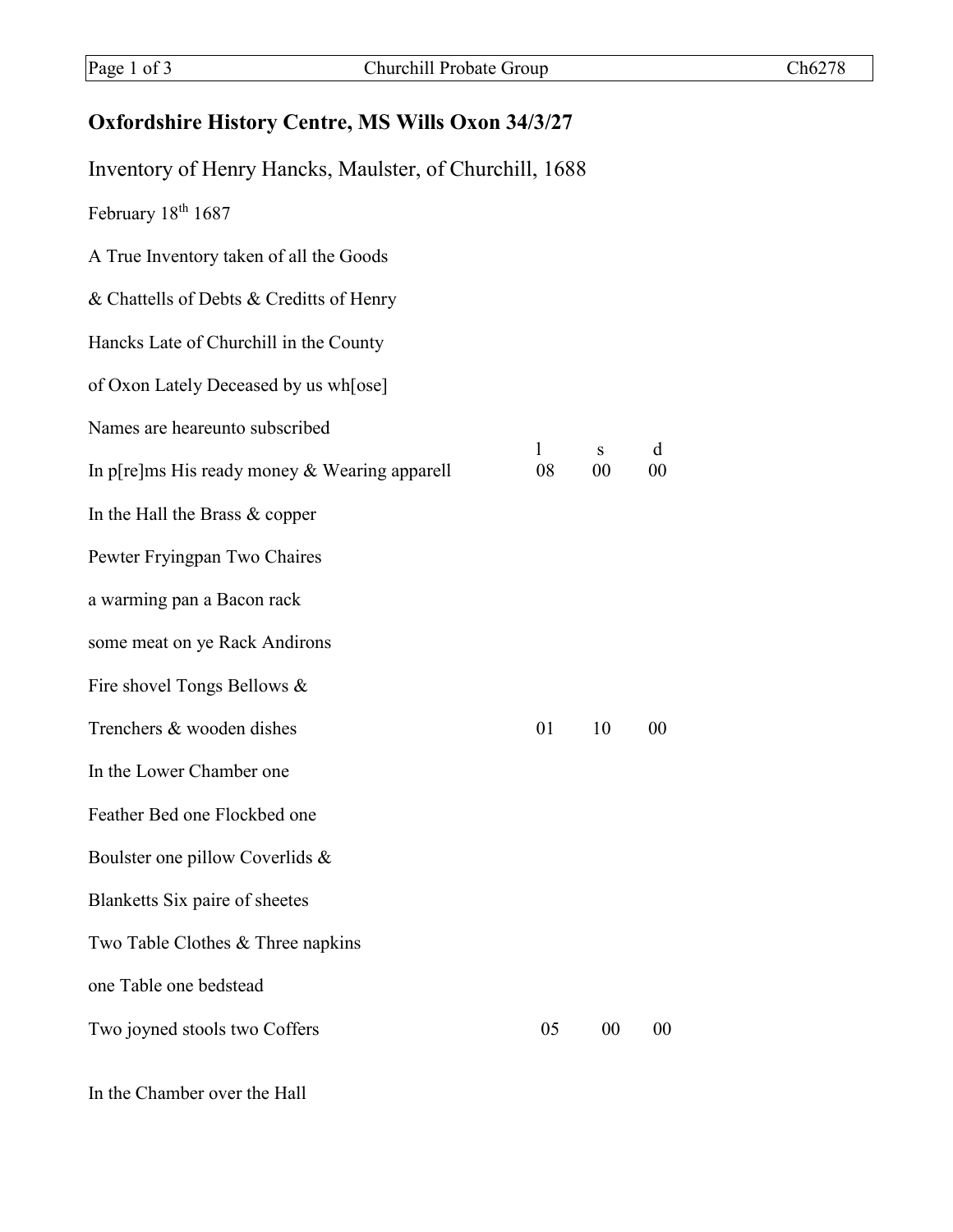| Page 2 of 3                             | Churchill Probate Group |    |        |        | Ch6278 |
|-----------------------------------------|-------------------------|----|--------|--------|--------|
| one Bedstead one flockbed & Boulster    |                         |    |        |        |        |
| one paire of Blanketts Mault            |                         | 05 | 10     | 00     |        |
| In the Chamber over the Lower           |                         |    |        |        |        |
| Chamber one Coffer one Cheese Rack      |                         |    |        |        |        |
| & Cheese shepick $\&$ rake              |                         | 00 | 08     | 00     |        |
| one Quarter of Pease                    |                         | 00 | 18     | 00     |        |
| In the Chamber over the Kitchin         |                         |    |        |        |        |
| one [Fare?] & Mault & winnow cloth      |                         | 05 | 10     | 00     |        |
| In the Kitching Twelve bushell          |                         |    |        |        |        |
| of Pease Six Baggs halfe a Quarter      |                         |    |        |        |        |
| ? Three<br>of Barley one                |                         |    |        |        |        |
| Cowles two pailes three Bushell         |                         |    |        |        |        |
| of Wheat oates w[it]h old tubbs         |                         |    |        |        |        |
| one De? Civet                           |                         | 03 | 00     | 00     |        |
| In the Buttery flower Barrells one      |                         |    |        |        |        |
| Cheese presse one Little Forme two      |                         |    |        |        |        |
| Bras potts one Little Civet one Buckett |                         |    |        |        |        |
| $&$ other things                        |                         | 01 | $00\,$ | $00\,$ |        |
| Two Flitchings of Bacon                 |                         | 00 | 14     | $00\,$ |        |
| In the Maulthouse Five Quarters         |                         |    |        |        |        |
| of Green Mault w[it]h Mault shovells    |                         | 04 | 10     | 00     |        |
| In the Barne halfe a Quarter of pease   |                         |    |        |        |        |
| Barley w[it]h one old tubb              |                         |    |        |        |        |
| Barley straw pulse straw                |                         | 07 | 10     | $00\,$ |        |